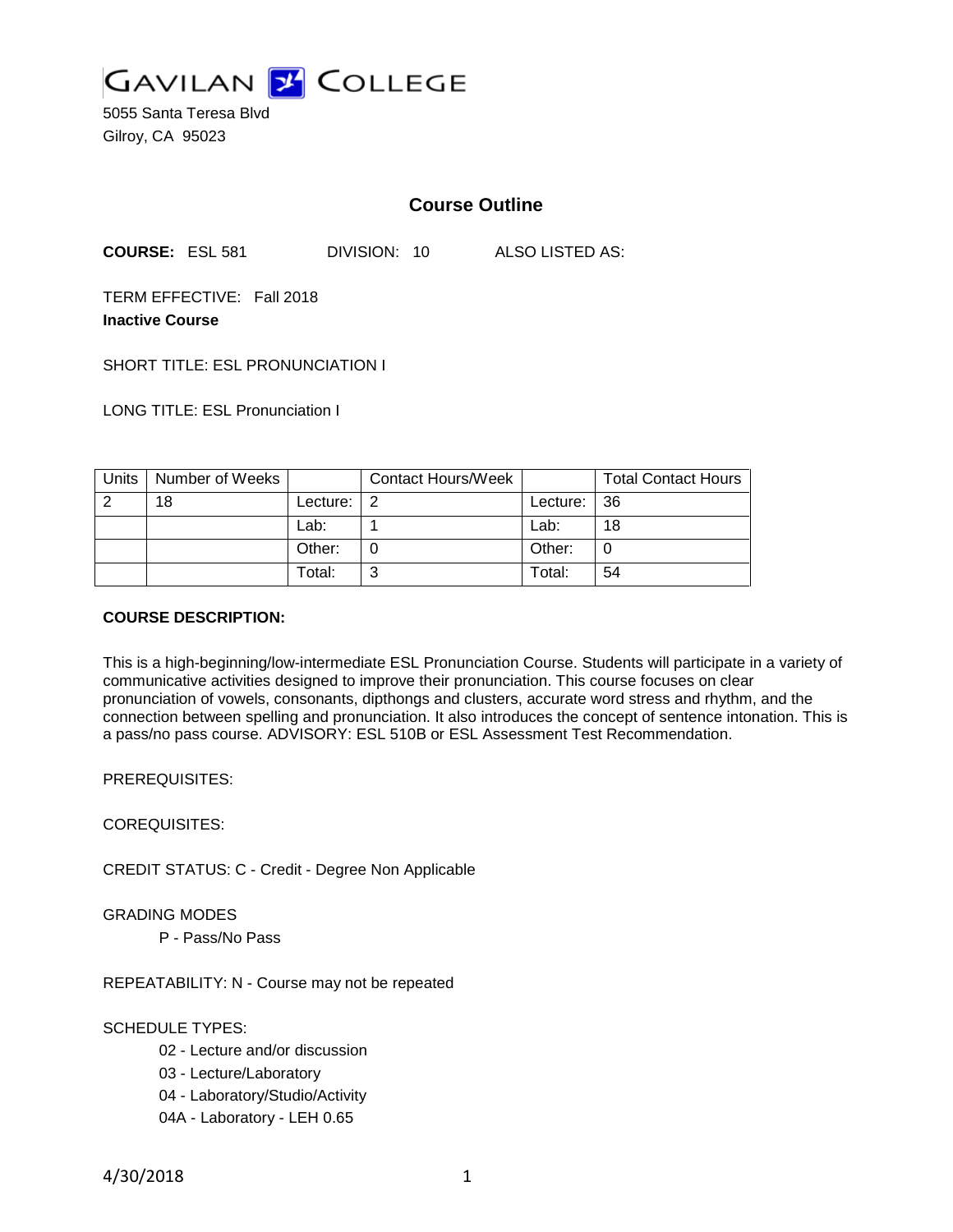## **STUDENT LEARNING OUTCOMES:**

1. Ask about the pronunciation of unknown words. ILO: 1,2,4 Measure: pair work, oral quiz 2. Listen to native speakers, monitor one's own speech and adjust pronunciation accordingly. ILO: 1,2,4 Measure: pair work, oral quiz 3. Differentiate between and pronounce English vowels, consonants, dipthongs and clusters. ILO: 1,2,4 Measure: pair work, written and oral quizzes 4. Identify spelling variations, follow spelling rules and correlate them with pronunciation. ILO: 1,2,4 Measure: written and oral quizzes 5. Divide words into syllables and identify basic stress patterns in words. ILO: 1,2,4 Measure: written and oral quizzes 6. Practice fundamental rhythm and intonation patterns in basic sentences. ILO: 1,2,4 Measure: pair work, written and oral quizzes 7. Utilize the IPA (or other phonetic system) to describe sounds and decipher the pronunciation key in a dictionary. ILO: 1,2,4 Measure: written and oral quizzes 8. Communicate using increasingly accurate pronunciation. ILO: 1,2,4 Measure: pair and small group activities, oral quiz CONTENT, STUDENT PERFORMANCE OBJECTIVES, OUT-OF-CLASS ASSIGNMENTS Inactive Course: 04/23/2018 1 Hours CONTENT: Introduction to the class. Distribute greensheet and explain class requirements. Practice asking how to pronounce words, repeating and self-monitoring. STUDENT PERFORMANCE OBJECTIVES: Students ask about and repeat the pronunciation of words. ASSIGNMENT: Purchase textbook and begin reading first unit. 1 Hours

CONTENT: Explanation and demonstration of the lab component of the course. (Students are required to do one hour of either the ESL Computer Lab, the ESL Listening Lab or some other listening/speaking activity assigned by the instructor each week.) STUDENT PERFORMANCE OBJECTIVES: Students will locate the ESL computer lab and ESL listening lab, practice logging in and out and demonstrate understanding by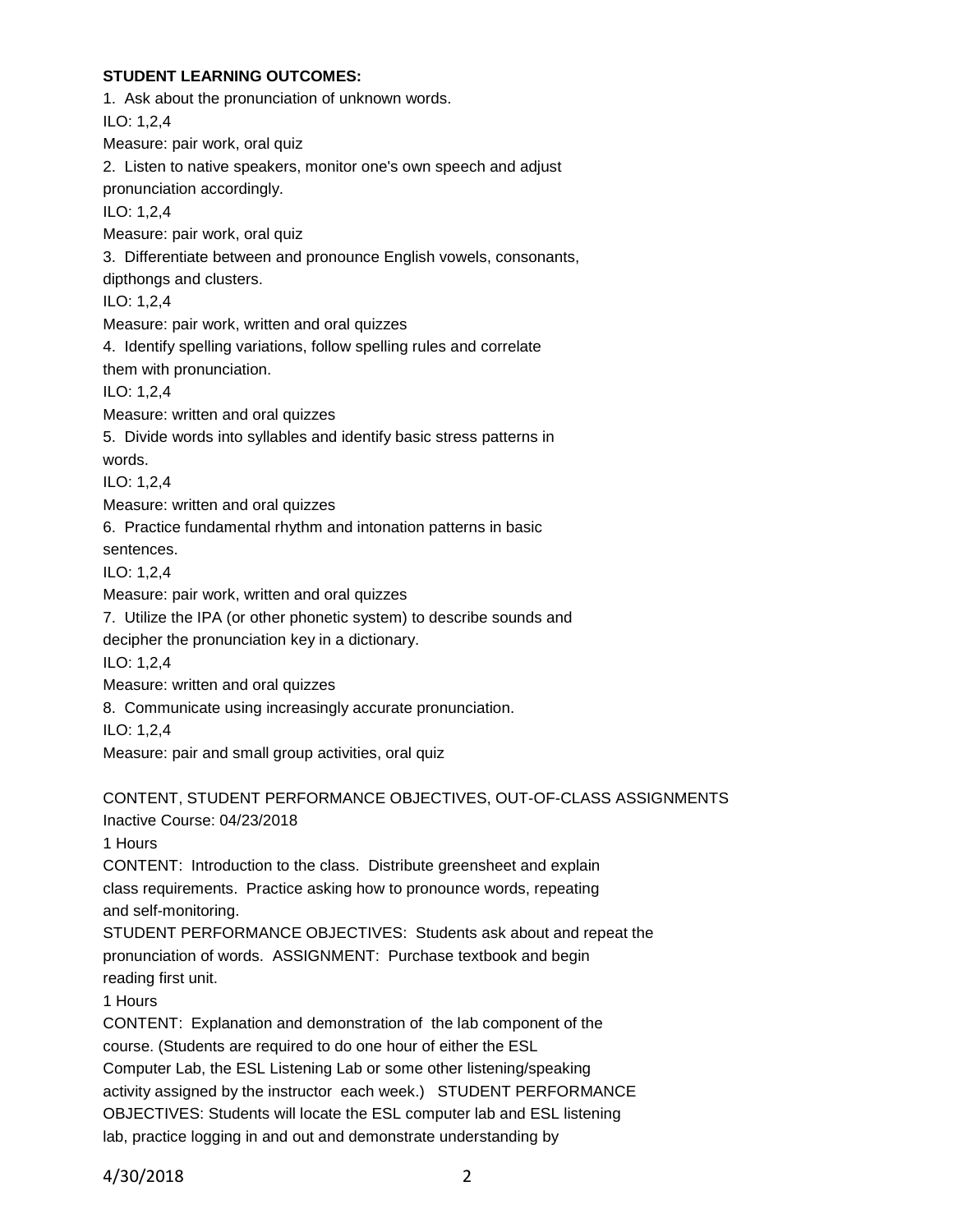beginning their first lab assignment.

2 Hours

CONTENT: Introduction to the IPA (International Phonetic Alphabet)

and/or a dictionary pronunciation key. STUDENT PERFORMANCE OBJECTIVES:

Students will recognize and pronounce the sounds of the IPA.

ASSIGNMENT: Textbook exercise or other written handout to practice

using the IPA. Listening/speaking lab assignments.

8 Hours

CONTENT: Vowels. STUDENT PERFORMANCE OBJECTIVES: Students will aurally recognize and pronounce all of the vowels and dipthongs used in the English language. They will utilize the IPA or other phonetic key to describe these sounds in written form. They will identify the spelling variations for these vowel sounds. They will demonstrate their ability to discriminate between various vowel sounds by

accurately completing written and spoken exercises.

ASSIGNMENT: Textbook exercises, written handouts, listening/speaking lab assignments.

12 Hours

CONTENT: Consonants. STUDENT PERFORMANCE OBJECTIVES: Students will aurally recognize and pronounce all of the consonants and consonant clusters in the English language. They will utilize the IPA or other phonetic key to describe these sounds in written form. They will identify the spelling variations for these consonant sounds. They will demonstrate their ability to discriminate between various consonant sounds by accurately completing written and spoken exercises. ASSIGNMENT: Textbook exercises, written handouts, listening/speaking

lab assignments.

4 Hours

CONTENT: Syllables and Word Stress. STUDENT PERFORMANCE OBJECTIVES:

Students will be able to divide words into syllables and identify the

stressed and unstressed ones. ASSIGNMENT: Textbook exercises, written

handouts, listening/speaking lab assignments.

4 Hours

CONTENT: Introduction to linking words, basic sentence rhythm and intonation. STUDENT PERFORMANCE OBJECTIVES: Students will begin to identify the stressed and unstressed syllables and words within a sentence. Students will begin to link words together in varying rhythms within a sentence. Students will practice very basic intonation patterns in simple sentences.

ASSIGNMENT: Textbook exercises, written handouts, listening/speaking lab assignments.

2 Hours

CONTENT: Review of course content. STUDENT PERFORMANCE OBJECTIVES: Students will demonstrate their knowledge and pronunciation skills by participating in pair and small group work and communicating with each other in English. ASSIGNMENT: Study all course content for the final exam.

2 Hours

4/30/2018 3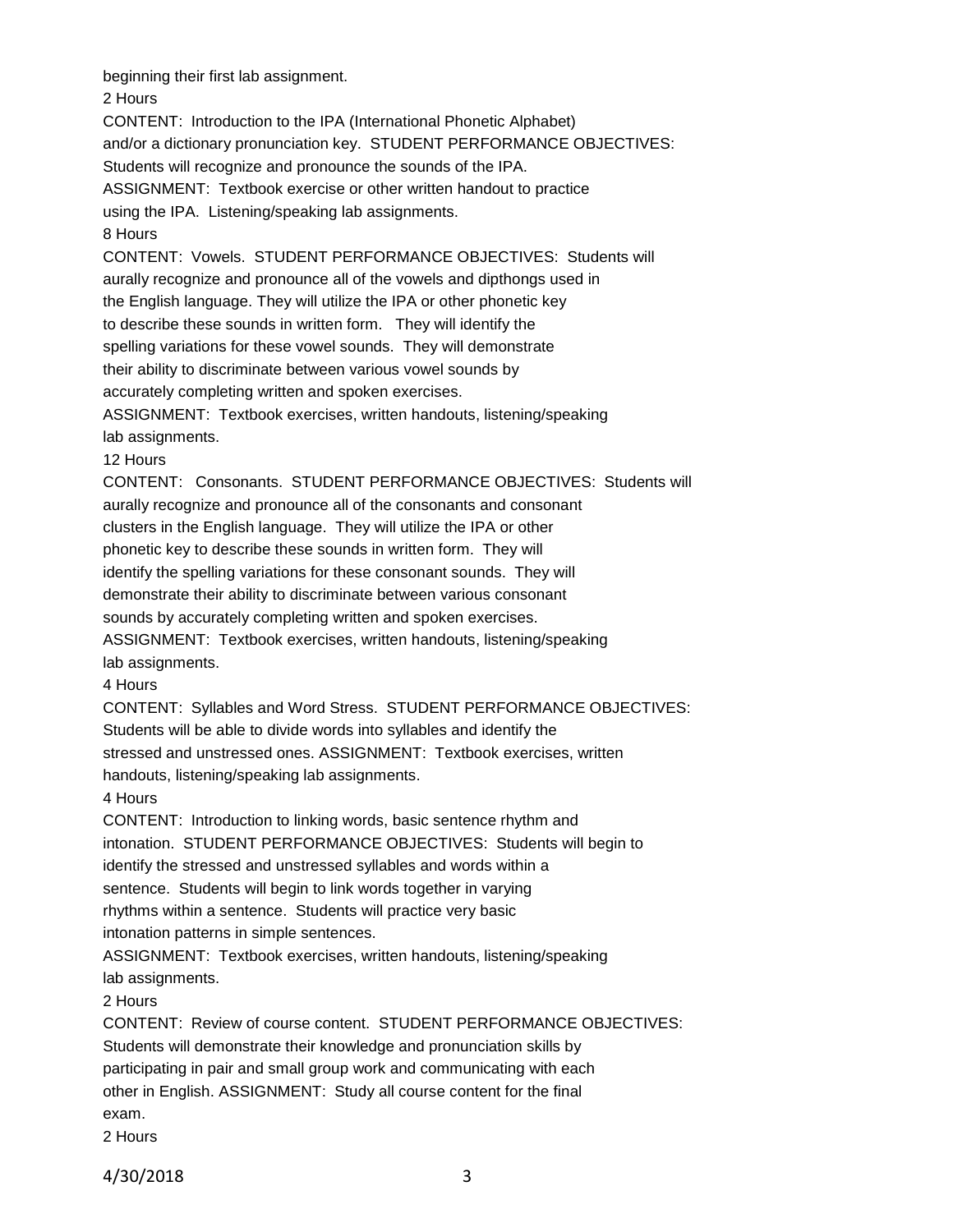## FINAL EXAM

Included in course content section.

#### **METHODS OF INSTRUCTION:**

Lecture, audio tapes and CDs, textbook exercises, listening/speaking activities, communicative activities done in pairs and small groups, ESL computer software.

## **METHODS OF EVALUATION:**

The types of writing assignments required: None The problem-solving assignments required: None The types of skill demonstrations required: Class performance Performance exams The types of objective examinations used in the course: Multiple choice True/false Matching items Completion Other: aural exams Other category: class participation and attendance in ESL labs The basis for assigning students grades in the course: Writing assignments: 0% - 0% Problem-solving demonstrations: 0% - 0% Skill demonstrations: 10% - 30% Objective examinations: 40% - 70% Other methods of evaluation: 10% - 30%

## **REPRESENTATIVE TEXTBOOKS:**

Recommended: Martin Hewings and Sharon Goldstein, Pronunciation Plus, Cambridge University Press, 2008 Reading Level of Text: High Beginning/Low-Intermediate ESL Verified by: M. Sanidad Recommended: Judy B. Gilbert, Clear Speech From the Start, Cambridge University Press, 2008 Reading Level of Text: Basic/Beginning ESL Verified by: M. Sanidad

## **ARTICULATION and CERTIFICATE INFORMATION**

Associate Degree: CSU GE: IGETC: CSU TRANSFER: Not Transferable UC TRANSFER: